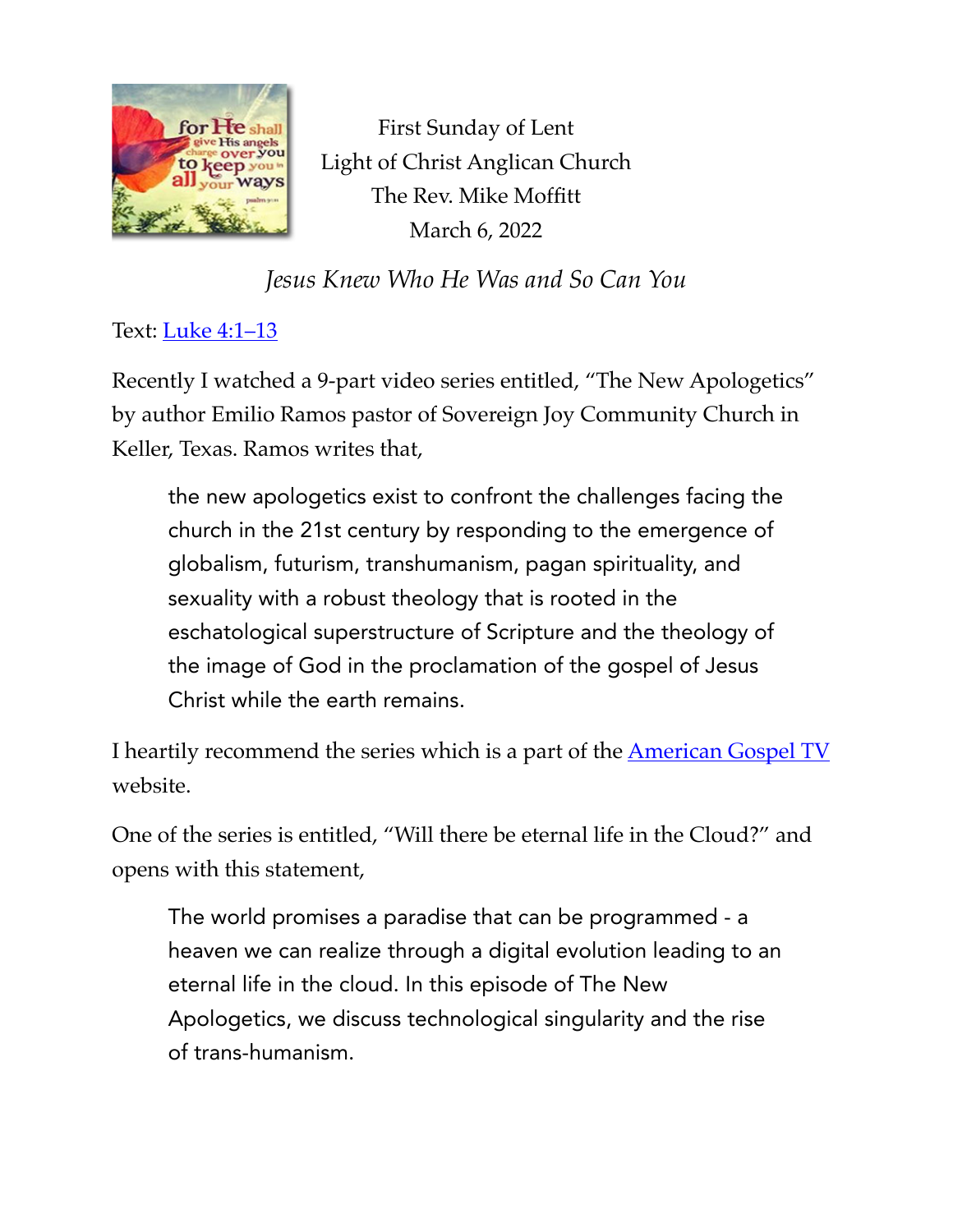This series deals with something that some scientists are working on and claim to have made serious headway. Unfortunately this subject has enjoyed a growth of interest among many children and young adults: the possibility of being part human-part machine. Think about how many fictional movies there are where superheroes like Captain America, Spider-Man, Wolverine, Iron Man, the Hulk, and Ant-Man were given birth by the work of fictional scientists. Marvel Comics created a whole new genre directing the minds of children and adults to the possibility that science can do anything. Children are growing up with their attention more and more in the cyber world instead of the real world and sadly many seem to have lost interest in the real world.

The series pointed out that religion has a new competitor—Dataism. Those who are involved in this claim that even life itself is nothing more than data. The idea is that our minds can be transferred to computers and therefore we can achieve immortality. The goal is to achieve paradise, happiness, beauty, and life eternal. One scientist was quoted as saying that "intelligence levels are growing, so it's only a matter of time before we evolve beyond humans."

 As farfetched as it sounds it has become a topic among scientists who are seeing the possibility of extending life indefinitely through the use of the digital world, and they don't feel it will be a long time coming. In their plan each essential body part could be replaced as needed by the digital/ mechanical equivalent, even the brain. They are actually speaking of this as a resurrection of humans.

The reason that this should not be ignored by the Christian community is because what we are seeing is one of the by-products of our culture's attempt to do away with the belief in God as Creator and Sustainer of all things in the heavens and the earth. The Scriptures reveal to us that every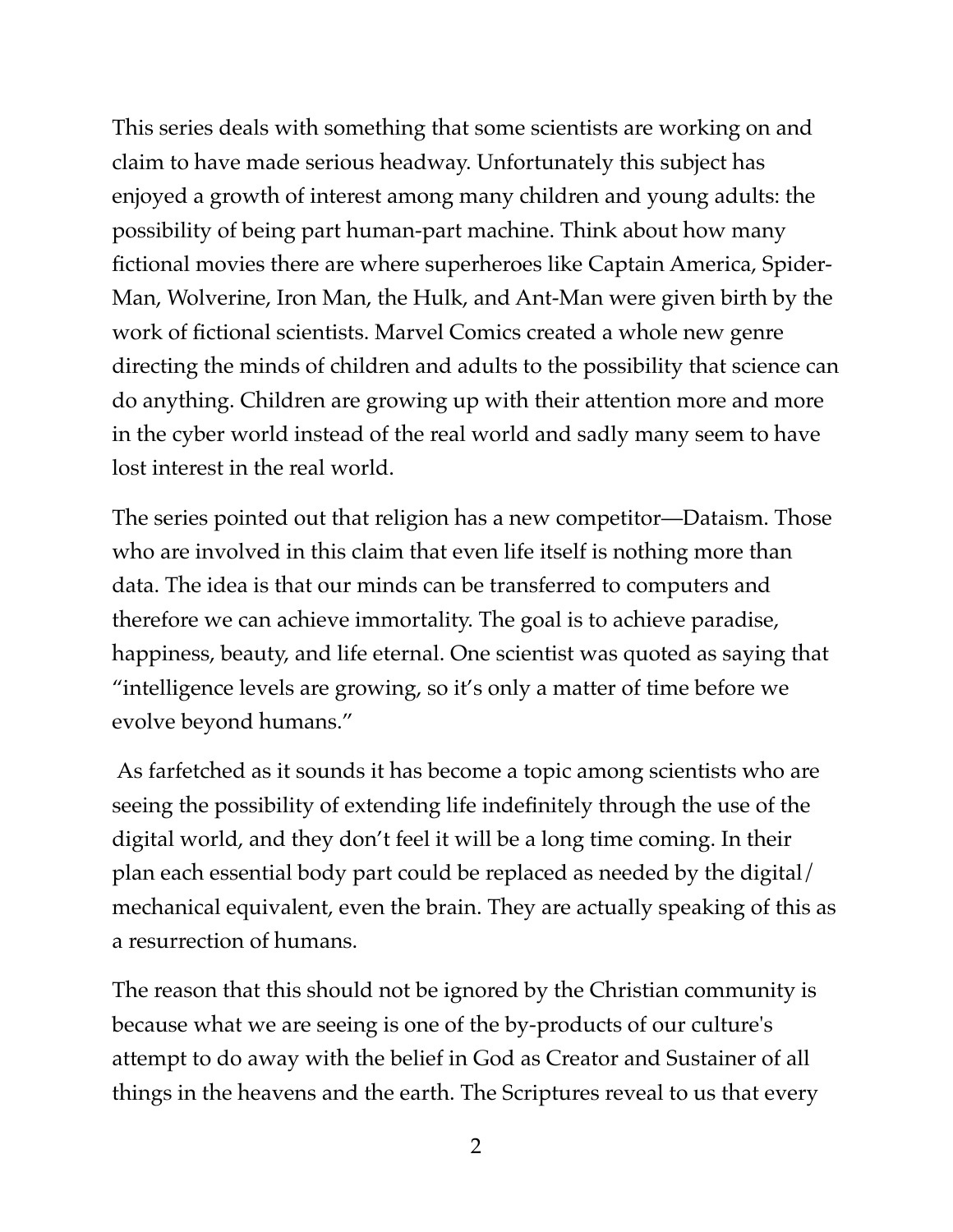human life from the womb to the grave has value because each individual is made in the image of God. When the biblical teaching on the value of human life is dismissed then man will come up with his own standard and values, his own version of reality.

Some scientists believe that before long reality can be replaced by an alternate reality of your choice. We have already seen how the minds and morals of our children are being groomed for an alternate way of thinking about truth. We have experienced where this can lead by the abortion industry, as well as the rise in the belief that the gender of a child cannot be determined through checking out their gender at birth. Daily we read about changes in our society that seem better suited to a very poor-quality B-rated movie story line. Essentially the problem is that once again man is trying to find new ways to replace the God scripture with a celebration of man as the god of his own domain.

We really do live in a fascinating time. The technology and availability of information at our fingertips are much greater than any age before now and it just keeps growing. On the positive side, this has enabled Christians to reach a much greater number of people for Christ and made available to everyone a seemingly unlimited amount of teaching materials via the World Wide Web. There have been wonderful, amazing gains in many areas of our lives today but since the beginning of life here on earth men and women have found a way to take the blessings given to them by God and turn them around for terribly evil purposes. As I watched this series it made me wonder if before long God will respond in much the same way as He did at the Tower of Babel in [Genesis 11:1–9](https://www.biblegateway.com/passage/?search=Genesis%2011:1-9&version=ESV). How much more of this will He tolerate. Remember what God said in Genesis 11:5–8,

*And the Lord came down to see the city and the tower, which the children of man had built. And the Lord said, "Behold, they are one*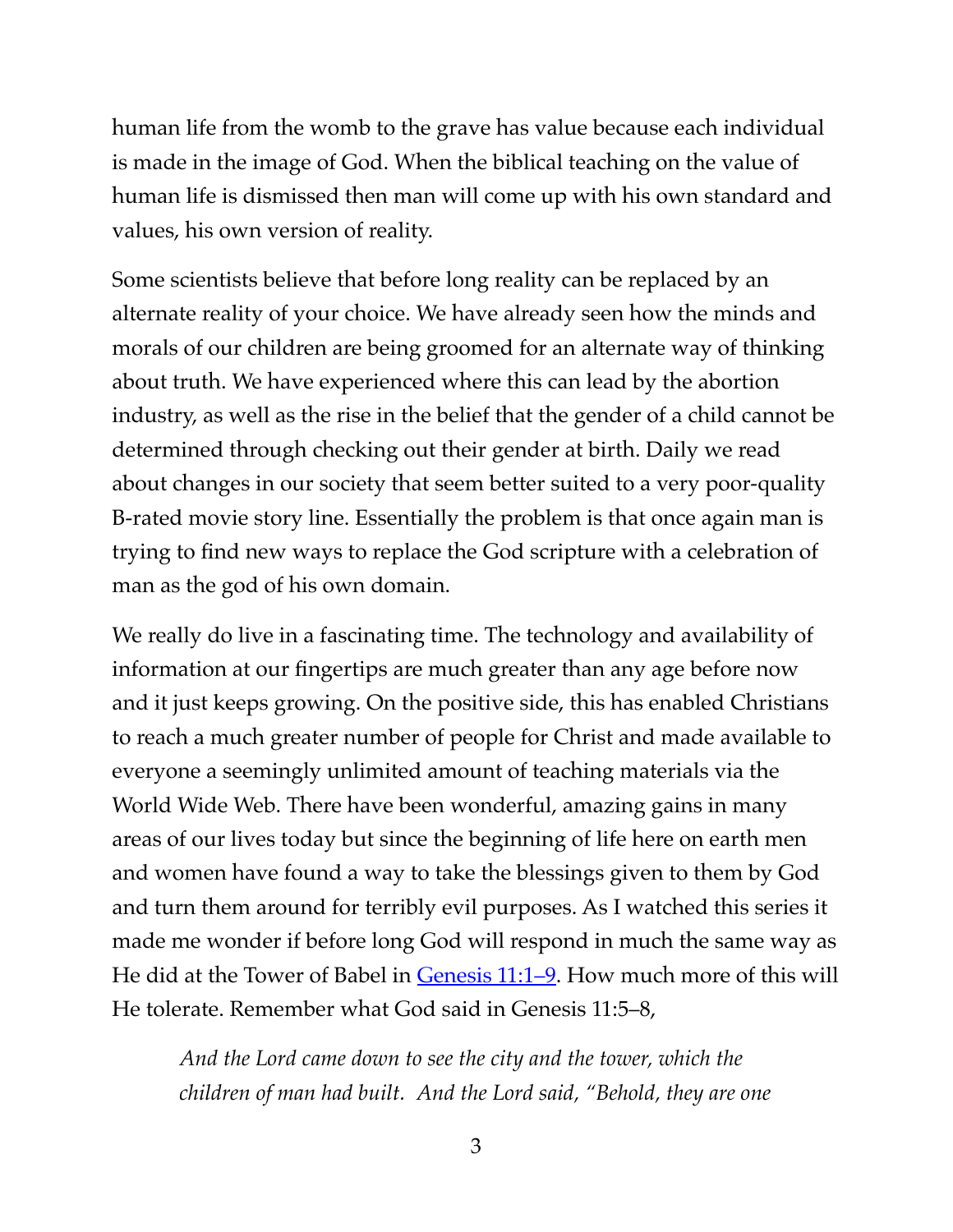*people, and they have all one language, and this is only the beginning of what they will do. And nothing that they propose to do will now be impossible for them. Come, let us go down and there confuse their language, so that they may not understand one another's speech." So the Lord dispersed them from there over the face of all the earth, and they left off building the city.*

This is the first Sunday in our Lenten journey where we should invite our Lord Jesus to walk with us in a greater awareness of and intimacy with Him than ever before. My hope is that we will come to a deeper encounter with the Lord as we focus on the reality of the cross on Good Friday and the joy of the resurrection on Easter morning. The seasons of the church should not be rote but intentional times of focusing on God's word and Spirit anew.

Our goal today is that we begin this walk focusing on the importance of not just knowing who we are but whose we are. We want to be the living witnesses that our reality is that Jesus Christ is Lord and Savior, and He rules and reigns in righteousness. He wants to be known by those who come to Him by faith. He reveals to us the world as He intended it to be and one day will be when He returns. This is the reality that the Creator of all things has promised us if we embrace Him. Today we'll look at our gospel passage from [Luke 4:1–13](https://www.biblegateway.com/passage/?search=Luke+4:1%E2%80%9313&version=ESV).

First let's go back to Luke 3:21–22,

*Now when all the people were baptized, and when Jesus also had been baptized and was praying, the heavens were opened, 22 and the Holy Spirit descended on him in bodily form, like a dove; and a voice came from heaven, "You are my beloved Son; with you I am well pleased."*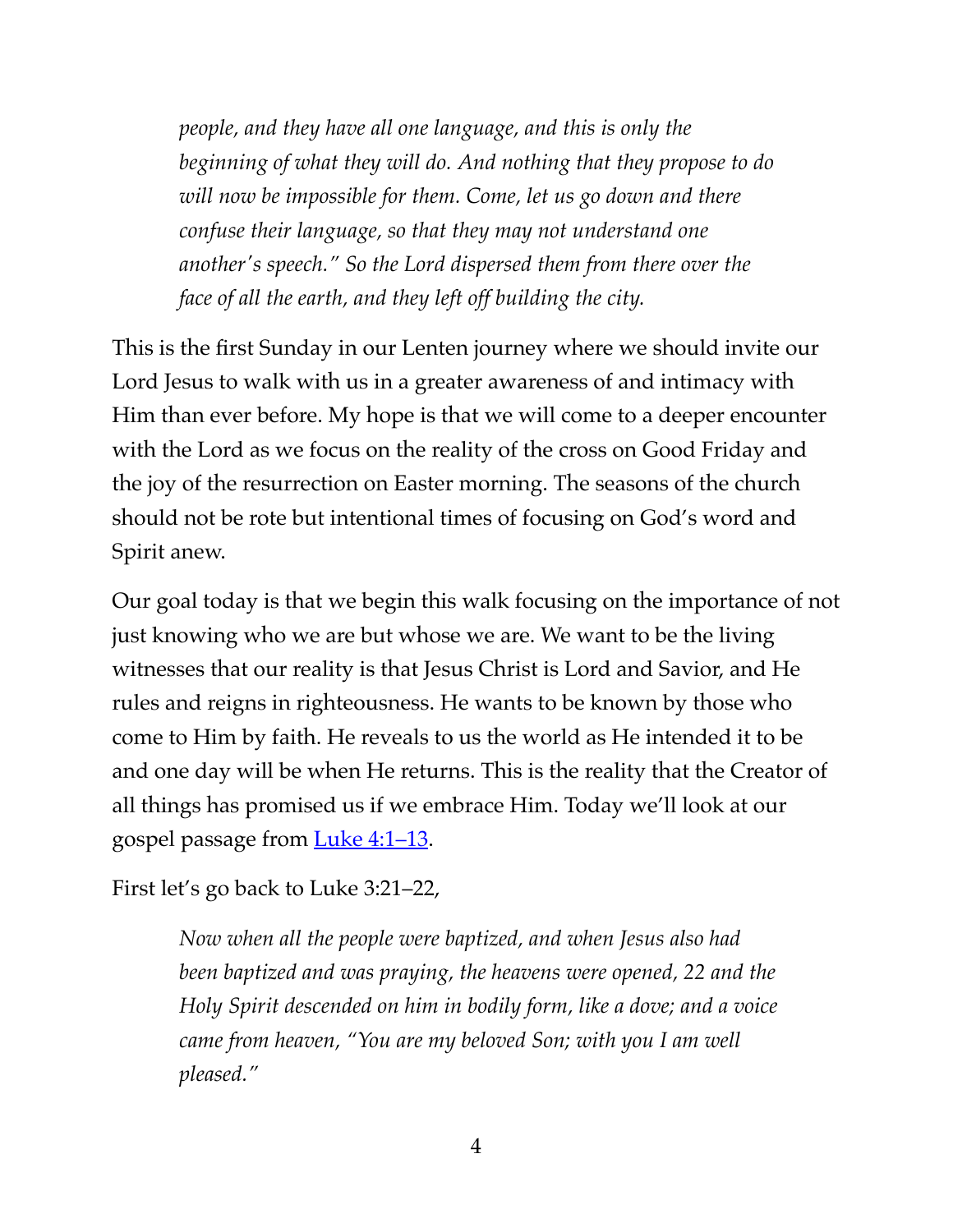After Jesus' baptism, the Holy Spirit descended upon Him, and the Father declared His approval of the Son. Unlike Matthew's account Luke interrupts the flow of the story with the genealogy of Jesus before he writes of His temptation in the wilderness. Darrel Bock in his Commentary on Luke's gospel writes,

the genealogy immediately preceding this account has named Jesus as Son of Adam and Son of God. The echo of Genesis 3 cannot be missed. What Adam failed to do as representative of all humanity, Jesus succeeds in doing. Jesus' success is the first of many TKOs (*ed.* technical knockouts*)* Jesus will deliver against Satan; the victory serves to reverse a string of defeats humanity has suffered at the hands of this deceptive, elusive enemy. Jesus shows that spirituality does not always take the easiest road; it trusts God's word and remains faithful to his way.

Now let's turn to Luke 4:1–2,

*And Jesus, full of the Holy Spirit, returned from the Jordan and was led by the Spirit in the wilderness for forty days, being tempted by the devil. And he ate nothing during those days. And when they were ended, he was hungry.*

Like Matthew's account, Luke writes that immediately after Jesus' baptism the Holy Spirit led Him into the wilderness to be tempted by the devil. I think it important to note here that Jesus was fully human and fully God. If He was to be our representative then He would need to face everything that humans do. Most everyone has those moments of truth where we have to show what we're made of. In those times what we have said and believe about ourselves must line up with how we react to situations. Many times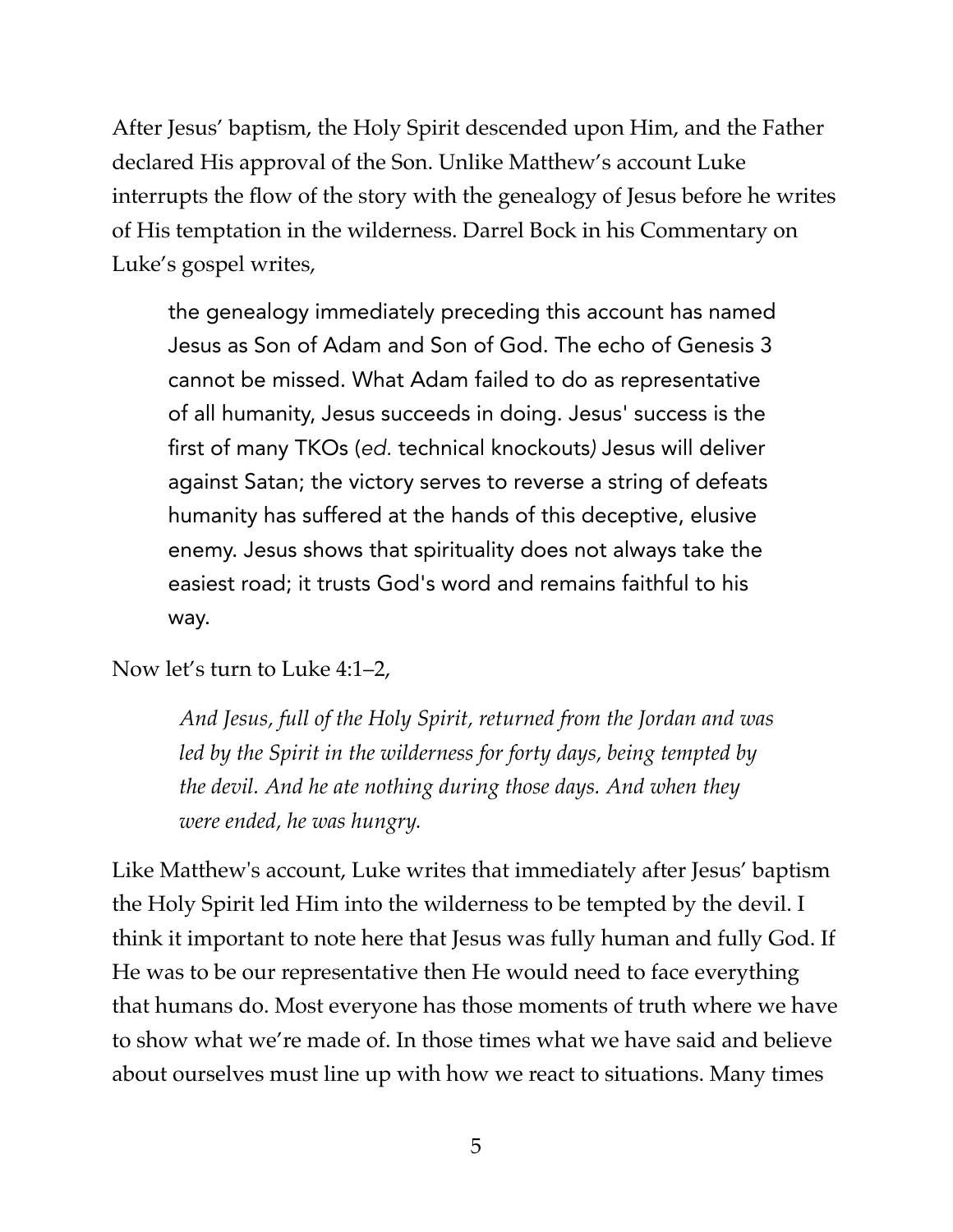those options have to do with ethics and show what we stand for. Jesus was there at the request of the Father and the way that He would reveal His love for the Father would be through His loving obedience. The choices that He would make would not only clarify His commitment but would point to the road of faithful dependence that the disciples would need to travel.

## Jesus made this abundantly clear in Matthew 10:33, *"whoever denies me before men, I also will deny before my Father who is in heaven."*

Jesus' ministry was inaugurated by the loving affirmation of His heavenly Father and the indwelling presence of the Holy Spirit. Then he was led into the wilderness, possibly the Sinai, where he was alone, and in danger from wild animals for 40 days and nights. Jesus went to prepare himself for the calling that the Father had given him, like a champion going into the field to face and conquer the enemy. The story of David and Goliath comes to mind as the young lone warrior faces a previously unbeaten enemy and conquers him completely. Jesus would deny himself food and companionship and exist only on prayer and fasting.

In doing so he was giving Satan all the advantages that he would want. After 40 days and nights Jesus was hungry and likely very weak as well. He was indeed the Son of God, but he came to earth fully human, consequently he would experience the same pain and weakness that we would after having gone so long without nourishment. He placed himself in a position where only God, His Father could see him through. It was at the point of his greatest weakness that Satan came to tempt him.

It's here that the fight is fully engaged with the tempter, aptly named because he was the same one who came to our first parents to tempt them. He comes to Jesus with the identical reasoning that he brought to Adam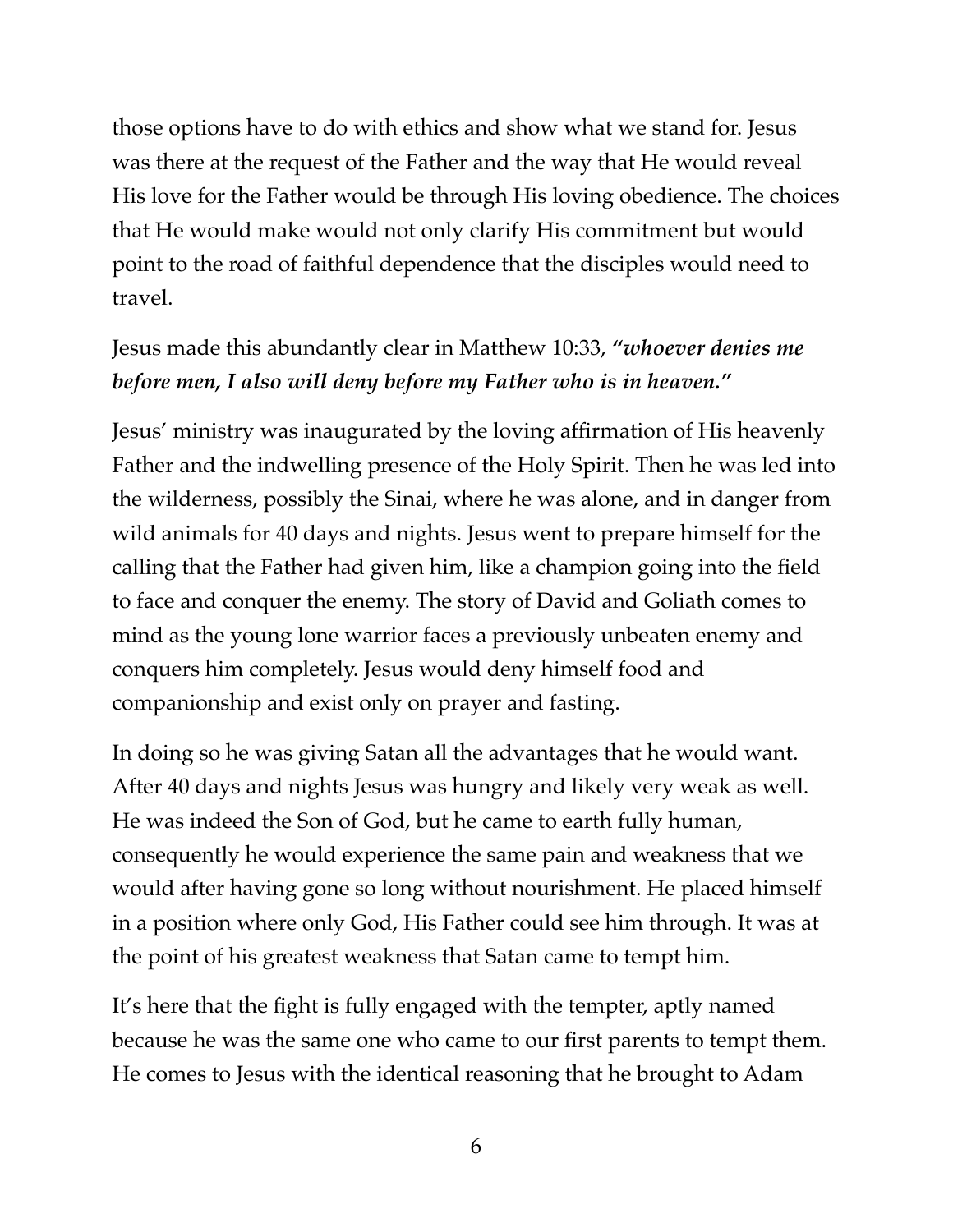and Eve. He begins by suggesting that God, the Father was not as good and loving as he appeared to be. Satan had no doubt as to the identity of Jesus but wanted him to consider that he was in such a weakened condition, how could a loving heavenly Father want him to starve in this miserable, dangerous, and lonely place? "Are you really the "beloved Son" that the voice from Heaven suggested? Does the evidence of your situation make this seem likely to you?" This was the same ruse that the serpent suggested to Eve in the Garden of Eden, *"Did God actually say, 'You shall not eat of any tree in the garden'?"*

Satan knew that God had given them all the trees in the garden for food except one, but he is setting the stage to question God's goodness. "Did he really place you in the midst of this lush and beautiful place only to tempt you and make you miserable? Could it be that he is trying to deny you the very best? Does that seem fair?"

To Jesus he suggests that it would be proper if he commanded the stones to become bread because after all, "You are the Son of God, right? You don't need to wait on your Father to provide for you. Look at you, you're starving!" Jesus well knew this deceiver and knew the antagonistic hatred that he had for God. Jesus could have rebuked Satan sending him to Mars if he had wanted to but instead he chose to use the power of God's holy scripture, just like we need to. He shined the light of God's word as a weapon against Satan and temptation.

In quoting Deuteronomy 8:3 Jesus gave the very same response that Moses gave to Israel in the wilderness and for the very same reason, they were questioning God's faithfulness and ability to provide. Moses said,

*"And he humbled you and let you hunger and fed you with manna, which you did not know, nor did your fathers know, that he might*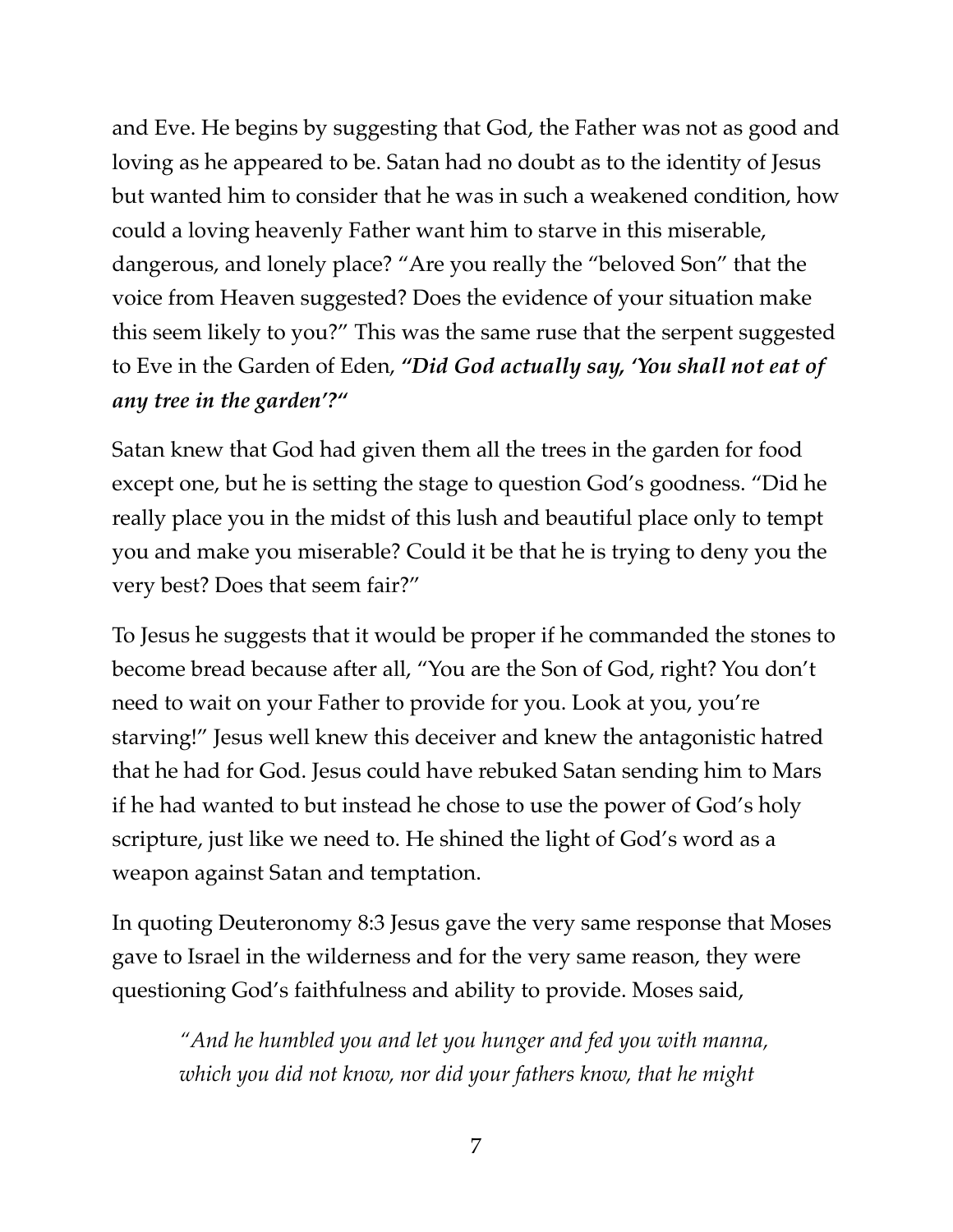*make you know that man does not live by bread alone, but man lives by every word that comes from the mouth of the Lord."*

Jesus applies his circumstances to that of Israel in the wilderness. Israel was God's son, and he was called out of Egypt into the wilderness where he would learn to trust in God's favor and provision. Israel failed to trust their loving Father; Jesus would not make the same mistake. God would provide when he was ready.

Satan misunderstood the reason that Jesus had been led into the wilderness. He didn't need this temptation in order to prove his devotion to his Father, he did it so that he could identify with us. Hebrews 2:18; 4:15,

*For because he himself has suffered when tempted, he is able to help those who are being tempted.*

*For we do not have a high priest who is unable to sympathize with our weaknesses, but one who in every respect has been tempted as we are, yet without sin.*

I think the second temptation was the brashest of all of them,

*Again, the devil took him to a very high mountain and showed him all the kingdoms of the world and their glory. And he said to him, "All these I will give you, if you will fall down and worship me."*

The devil offered Jesus the kingdom without the cross. All that he would need to do is give Satan what he had been longing for since he fell from being an exalted servant of God to his most profane enemy. This request shows the blackness of Lucifer's heart. He was challenging Jesus, God in the flesh to violate the first commandment to worship God alone. James [1:14–15](https://www.biblegateway.com/passage/?search=James+1:14%E2%80%9315&version=ESV) reveals what happens when our desires lure and ensnare us into sin,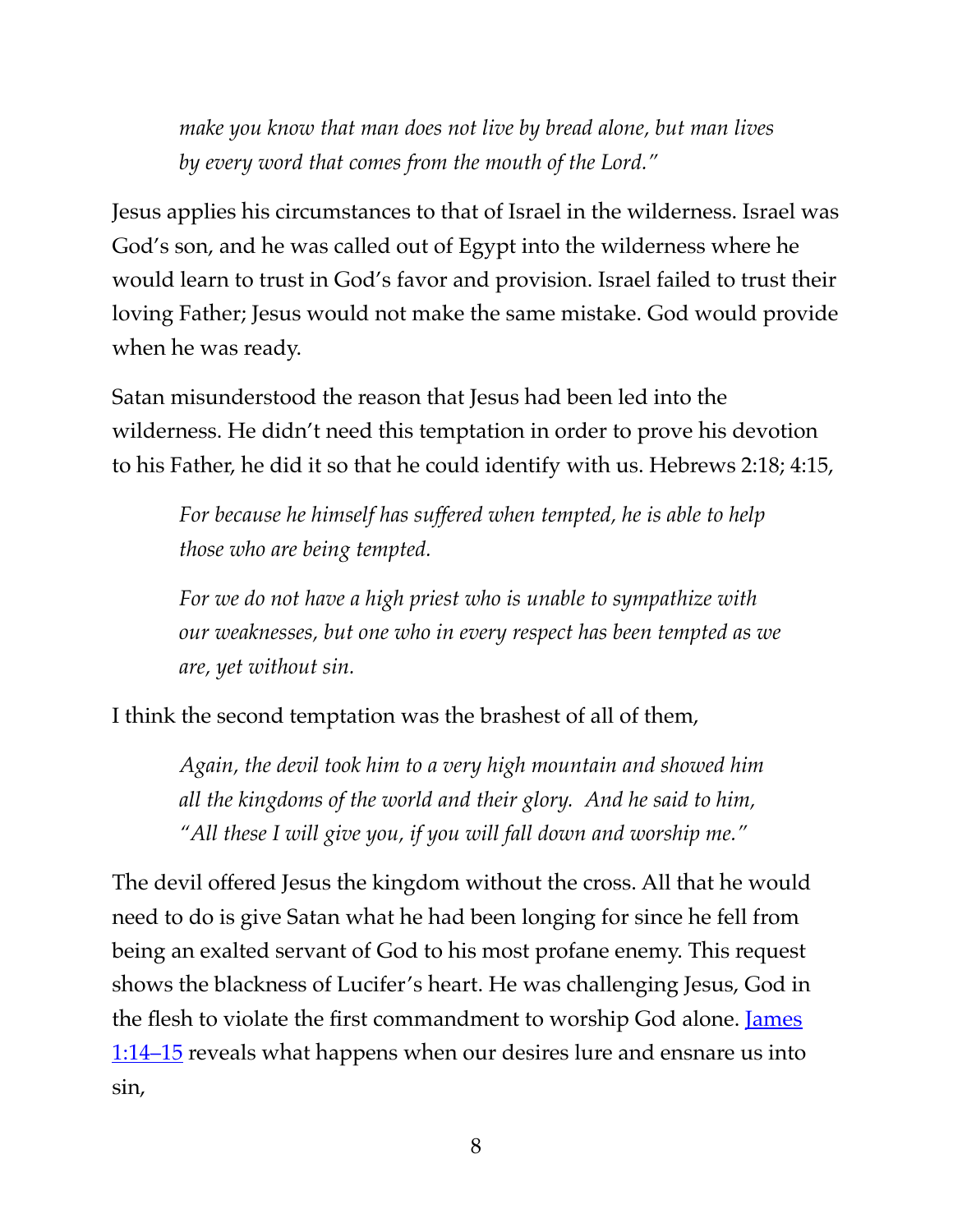*but each person is tempted when he is lured and enticed by his own desire. Then desire when it has conceived gives birth to sin, and sin when it is fully grown brings forth death.*

Satan models this perfectly by showing that he would rather be worshipped than have title to all the kingdoms of the world. The time will come when God sends him to eternal judgment. Revelation 20:10,

*and the devil who had deceived them was thrown into the lake of fire and sulfur where the beast and the false prophet were, and they will be tormented day and night forever and ever.*

From the beginning of the temptations Satan suggested that the Father was unkind and thoughtless, so now he plays his last card by inviting Jesus to disown any allegiance to God and call him father. Jesus' reward would be that he would inherit all the kingdoms of the world and it would only require that Jesus bow down and worship him, which anyone could see would be such a small thing with a great reward. Jesus already knew that He would receive all the kingdoms of the world, but it required that He lay down His life to procure them

The Psalmist quoting the Father in Psalm 2:6–8 wrote,

*As for me, I have set my King on Zion, my holy hill. I will tell of the decree: The Lord said to me, "You are my Son; today I have begotten you. Ask of me, and I will make the nations your heritage, and the ends of the earth your possession.*

We must see in this brazen suggestion that our enemy is cunning and was even willing to suggest such a blasphemous and unthinkable thing to the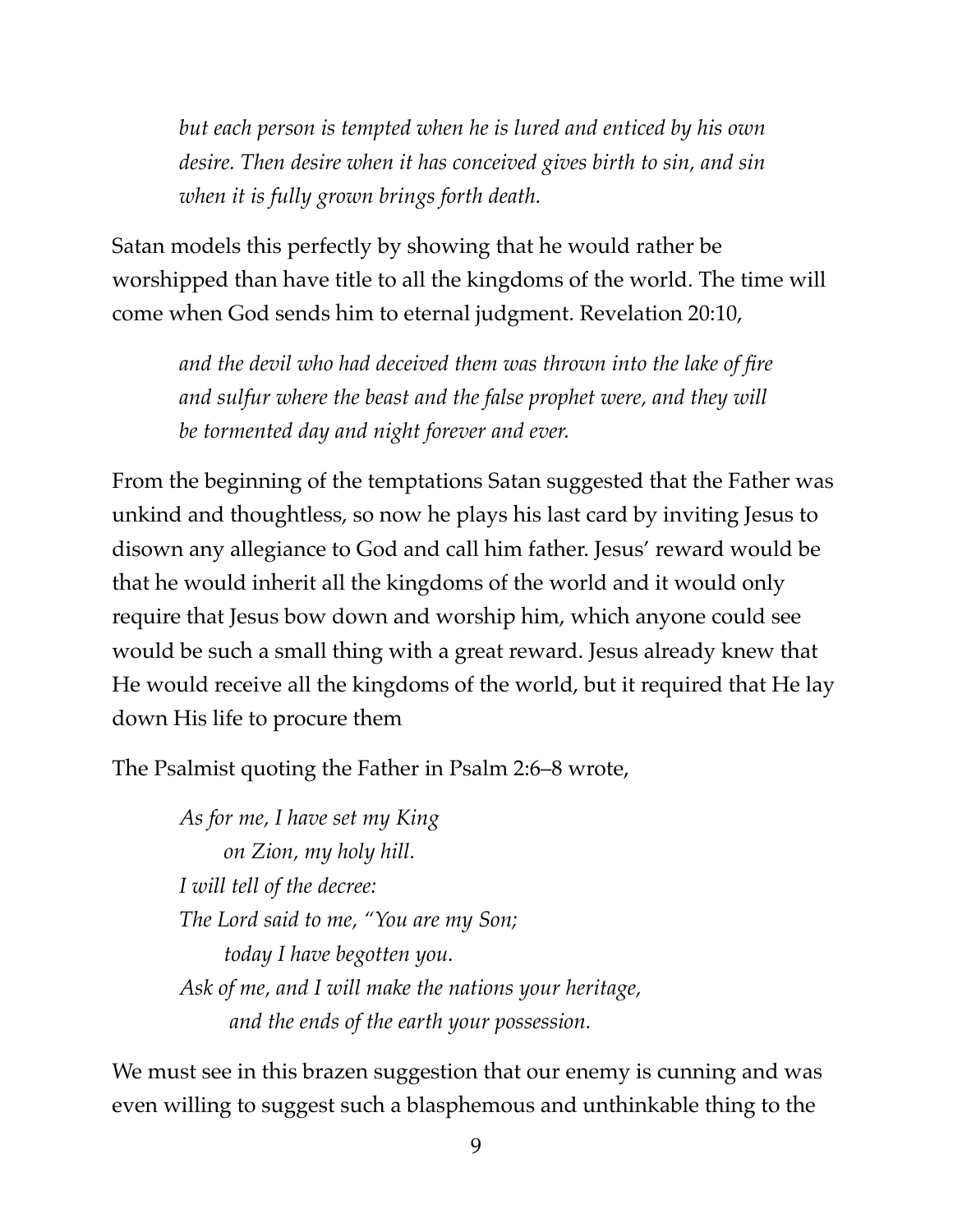very Son of God. What about us? Do you think that he will hesitate for even a moment to whisper in your ear? We must stay in God's word and in prayer in order to recognize his evil cunning and speak the truth of God's word to send him packing.

Then the devil takes and places Jesus on the pinnacle of the temple. The first-century Jewish historian Josephus wrote that to stand upon the pinnacle (which was a wing of the temple), "would make a man's head run giddy to look down from it." The pinnacle rose around 200 feet from the floor of the Kidron Valley. Some have suggested that this was possibly at a time of public worship. If Jesus threw himself down from such a high place and landed unharmed, then surely those who witnessed this would be amazed and would become his followers. Satan then employs the word of God himself,

*"If you are the Son of God, throw yourself down, for it is written, 'He will command his angels concerning you,' and 'On their hands they will bear you up, lest you strike your foot against a stone.'"*

On the face of it, this seems reasonable…what a powerful introduction to the people in Jerusalem and what an opportunity to set the stage for his entrance as their Messiah. Satan was quoting from  $\frac{P}{S}$  [Psalm 91:11–12](https://www.biblegateway.com/passage/?search=Psalm+91:11%E2%80%9312&version=ESV) but he applied it wrongly, as it was encouraging Jesus to neglect the mission that the Father had given him, just to prove to Satan who he was. Jesus knew exactly who he was and so he used Scripture correctly to rebuke his enemy, *"You shall not put the Lord your God to the test."* Certainly, Jesus could claim all of God's promises but never as a means of testing his Father's goodness and faithfulness.

It's interesting to note that every scripture that Jesus quoted came from the Book of Deuteronomy. In this story Jesus was teaching his disciples that to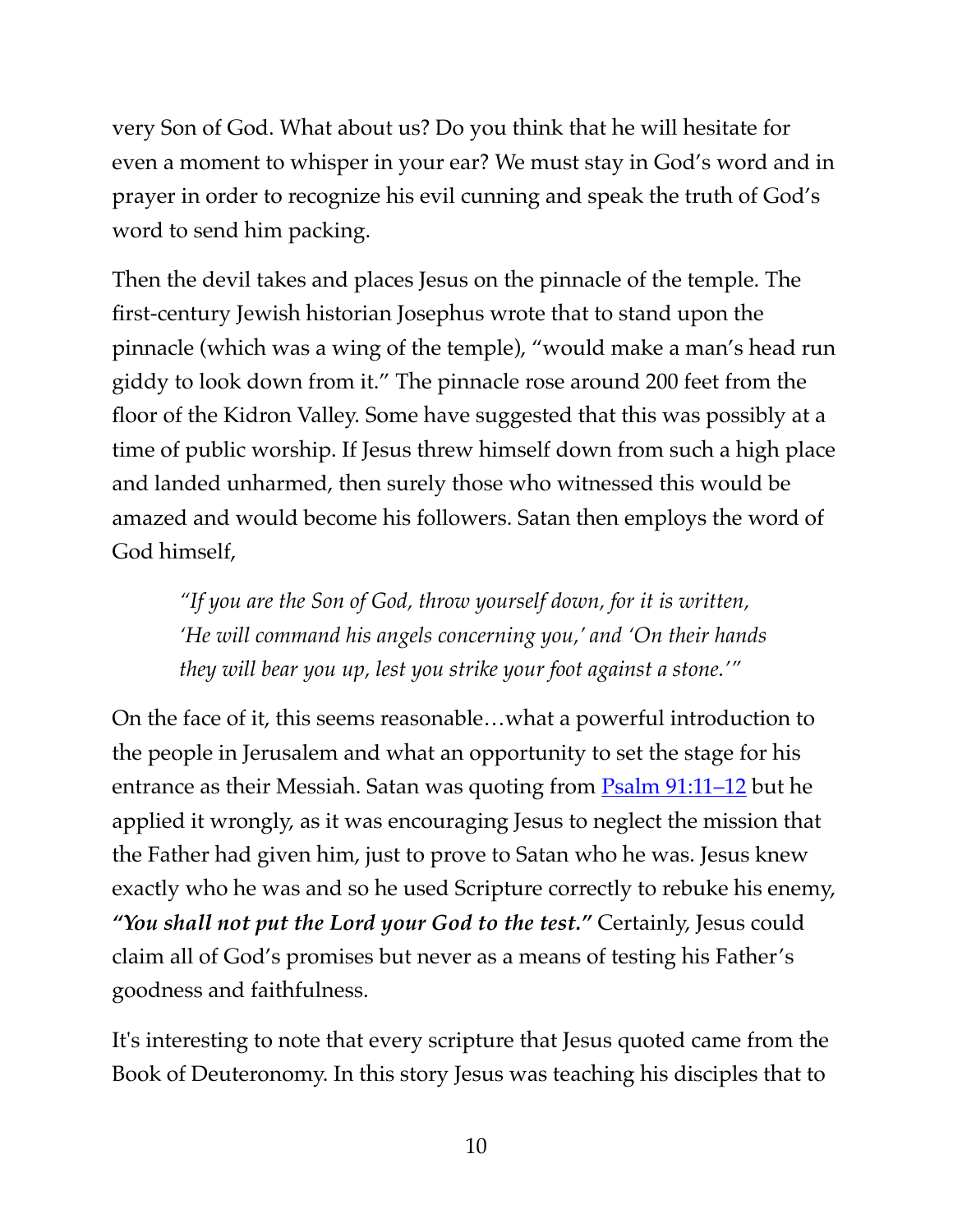effectively counter the attacks of our deceitful enemy, we must use God's word, not the wisdom of men. We should feed upon the word as our bread so that we will be strong enough to command this liar to flee, as Jesus did.

Critics have attacked the Book of Deuteronomy for many, many years as being historically untrustworthy, but it's important to remember that Jesus referred to it as the word of God and likely the fresh bread that he fed upon.

Finally, our passage ends with, verse 13,

*And when the devil had ended every temptation, he departed from him until an opportune time.*

The example that Jesus gave us in the wilderness temptations has never been more relevant than they are today. Satan is certainly going about as a roaring lion. 1 Peter 5:8 reminds us,

*Be sober-minded and alert. Your adversary the devil prowls around like a roaring lion, seeking someone to devour.*

Many in our country and around the world would have Christianity eradicated and claim that it is responsible for the judgmental and archaic beliefs that hold people down. Circumstances all around us, whether it be the pandemic, moral failure being celebrated, abortion being accepted as good, or the war just beginning in Ukraine, doubt and fear seem to grip the hearts of many, even within the church. We have seen what happens when there is the tendency to compromise our love and dependence upon God's word for the sake of unity. Isaiah 5:20,

*Woe to those who call evil good and good evil, who put darkness for light and light for darkness, who put bitter for sweet and sweet for*